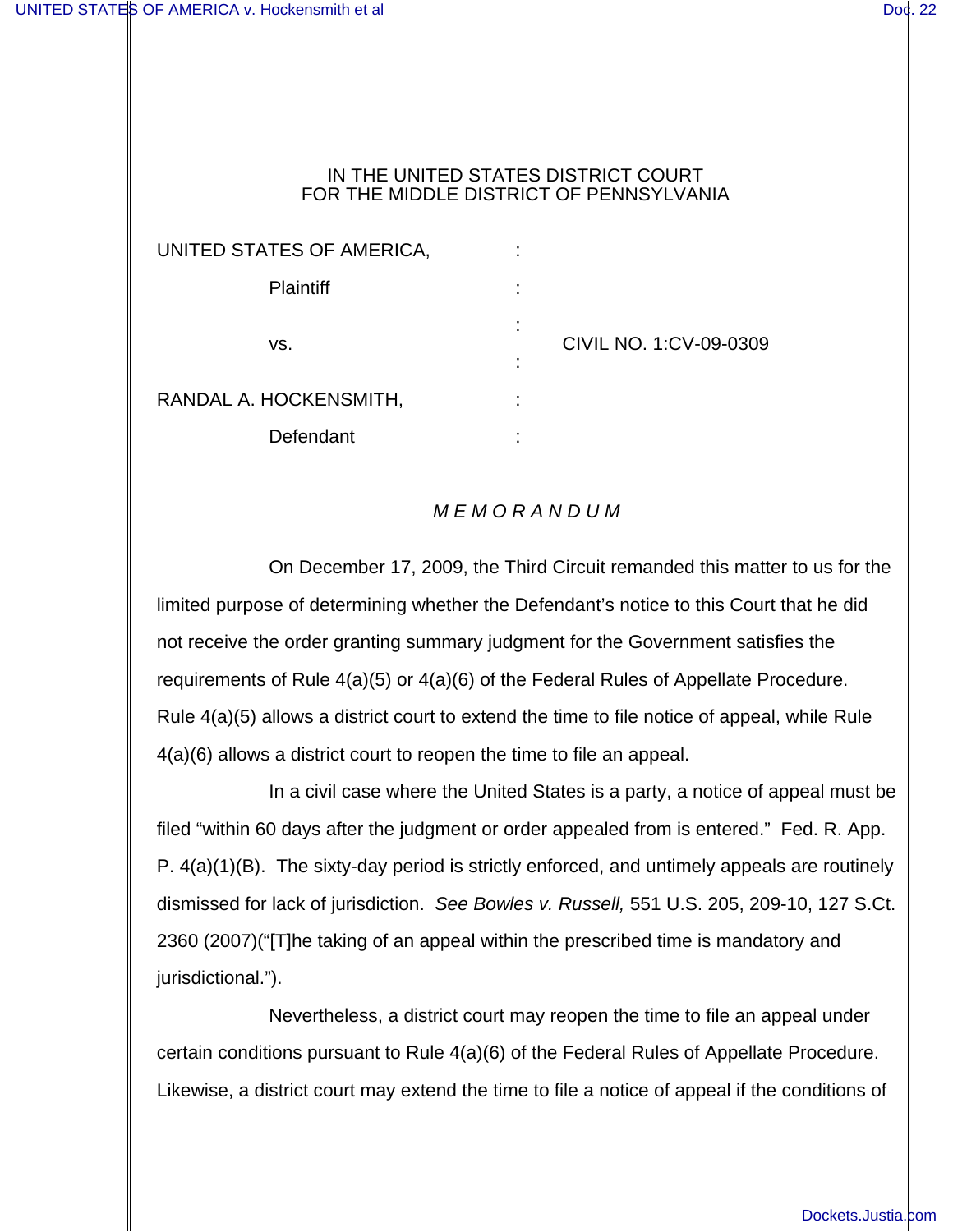Rule  $4(a)(5)$  are met. Rule  $4(a)(6)$  provides, in relevant part, that we may reopen the time to file an appeal if:

> (A) the court finds that the moving party did not receive notice…of the entry of the judgment or order sought to be appealed within 21 days after entry; (B) the motion is filed within 180 days after the judgment or order is entered or within 14 days after the moving party received notice…of the entry, whichever is earlier; and (C) the court finds that no party would be prejudiced.

Fed. R. App. P. 4(a)(6). However, we have discretion to deny a Rule 4(a)(6) motion even if the requirements of the rule are met. *Bazuaye v. Chertoff*, 230 F'Appx. 136, 137 (3d Cir. 2007)(non precedential)(citing *Arai v. American Bryce Ranches, Inc.,* 316 F.3d 1066, 1069 (9th Cir. 2003). Furthermore, Rule 4(a)(5) provides, in relevant part, that we may extend the time to file a notice of appeal if: (1) a party moves no later than 30 days after the time prescribed in Rule 4(a) and (2), the party shows excusable neglect or good cause. The Supreme Court explained that determining whether neglect is excusable requires weighing a number of factors, including "the danger of prejudice to the [the nonmovant] the length of the delay and its potential impact on judicial proceedings, the reason for the delay, including whether it was within the reasonable control of the movant, and whether the movant acted in good faith." *Pioneer Inv. Servs. Co. v. Brunswick Assocs. Ltd. P'ship,* 507 U.S. 380, 395, 113 S.Ct. 1489 (1993).

In his notice, Hockensmith claims that he did not receive our summary judgment order until September 9, 2009. (doc. 15.) Federal Rule of Civil Procedure 77(d)(2) provides that "[l]ack of notice of the entry [of final judgment] does not affect the time for appeal or relieve–or authorize the court to relieve–a party for failing to appeal within the time allowed, except as allowed by Federal Rule of Appellate Procedure (4)(a)." "Implicit in this rule is the notion that parties have a duty to inquire periodically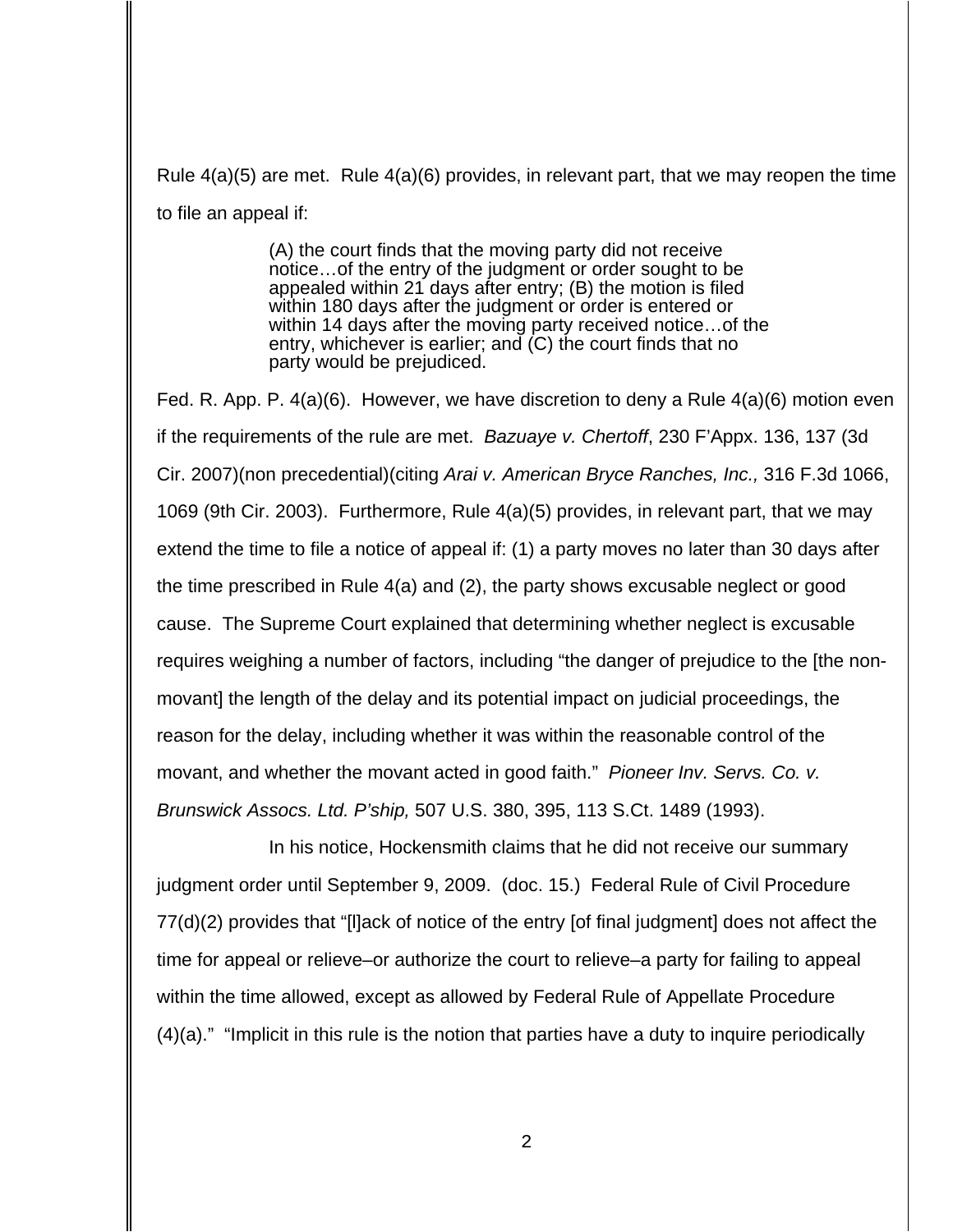into the status of their litigation." *Bazuaye*, 230 F'Appx. At 137-38 (quoting *Nguyen v. Southwest Leasing and Rental Inc.,* 282 F.3d 1061, 1066 (9th Cir. 2002).

Here, the Defendant has not filed a motion for extension of time nor has he offered any compelling reason, other than his failure to receive the order, why he neglected to timely appeal. Indeed, Defandant's statement in his September 10, 2009 notice that he "had no knowledge as to who the Judge was until well after the Summary Judgment (sp) was granted" shows a startling lack of regard for this matter when the case has been on the court's docket since February 2, 2009. (doc. 15.) In light of Hockensmith's failure to show "excusable neglect", we will deny him an extension of time pursuant to Rule 4(a)(5).

However, we conclude that Hockensmith has made the necessary showing for reopening the time to file an appeal pursuant to Rule 4(a)(6). He has indicated, and we have no reason to dispute, that he did not receive our order granting summary judgment. Throughout the instant action, Defendant has not responded to motions except when ordered to do so by the court. *See* (doc. 9)(ordering the Defendant to respond to the Government's summary judgment motion). We believe it is a reasonable inference that Hockensmith has had issues receiving correspondence from the Government and the court. Furthermore, the Defendant filed a notice of appeal indicating the non-receipt of our grant of summary judgment within 14 days of his receiving notice. *See* Fed.R.App.P. 4(a)(6)(B). Finally, we do not believe, and the Government has not shown, that it or Hockensmith would be prejudiced by reopening the time to file an appeal. Therefore, we conclude that the Defendant's allegation that he did not receive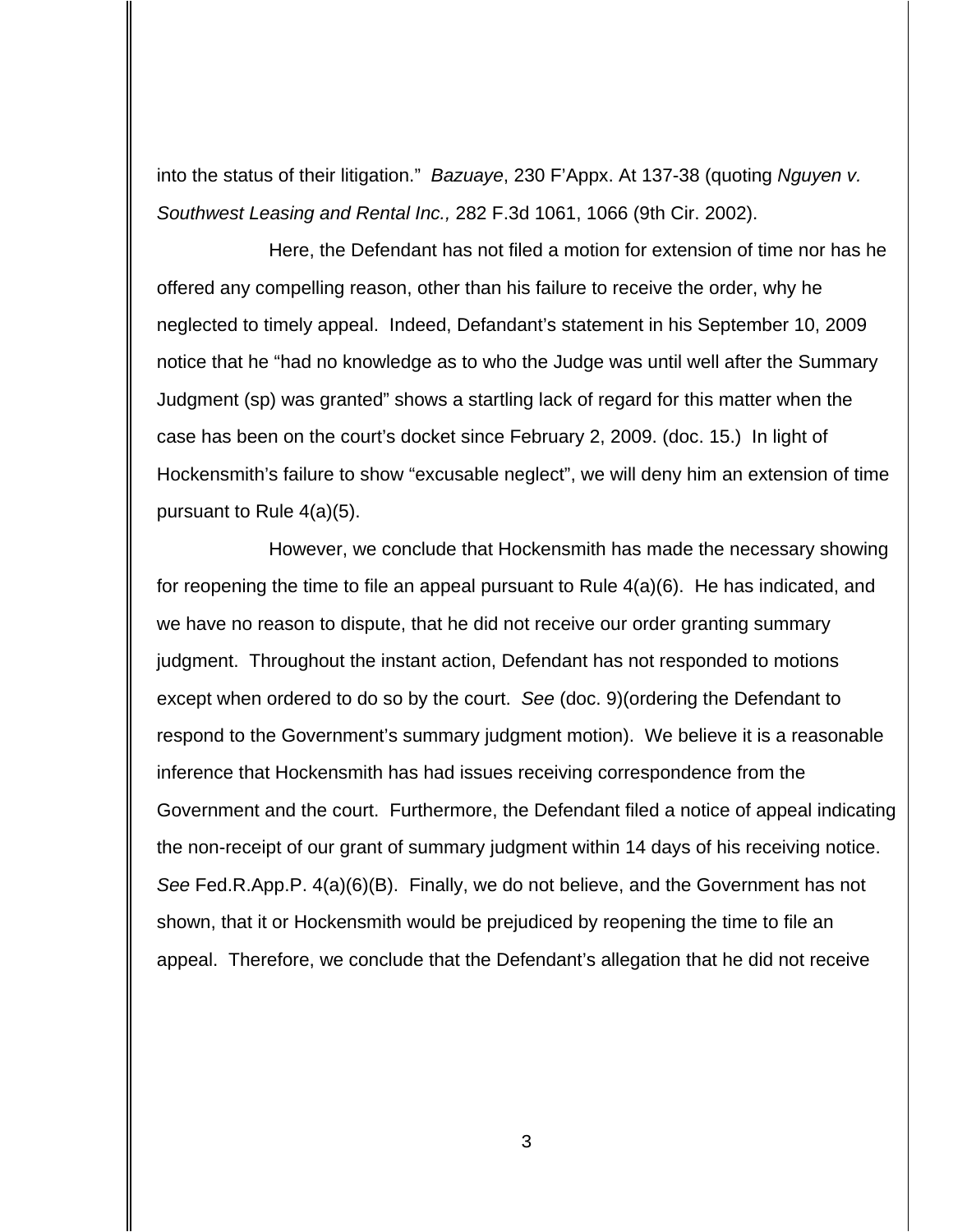our order granting summary judgment satisfies the requirements of Rule 4(a)(6). Thus, we will grant the motion and reopen the time for the Defendant to file an appeal.

> /s/William W. Caldwell William W. Caldwell United States District Judge

Date: March 30, 2010